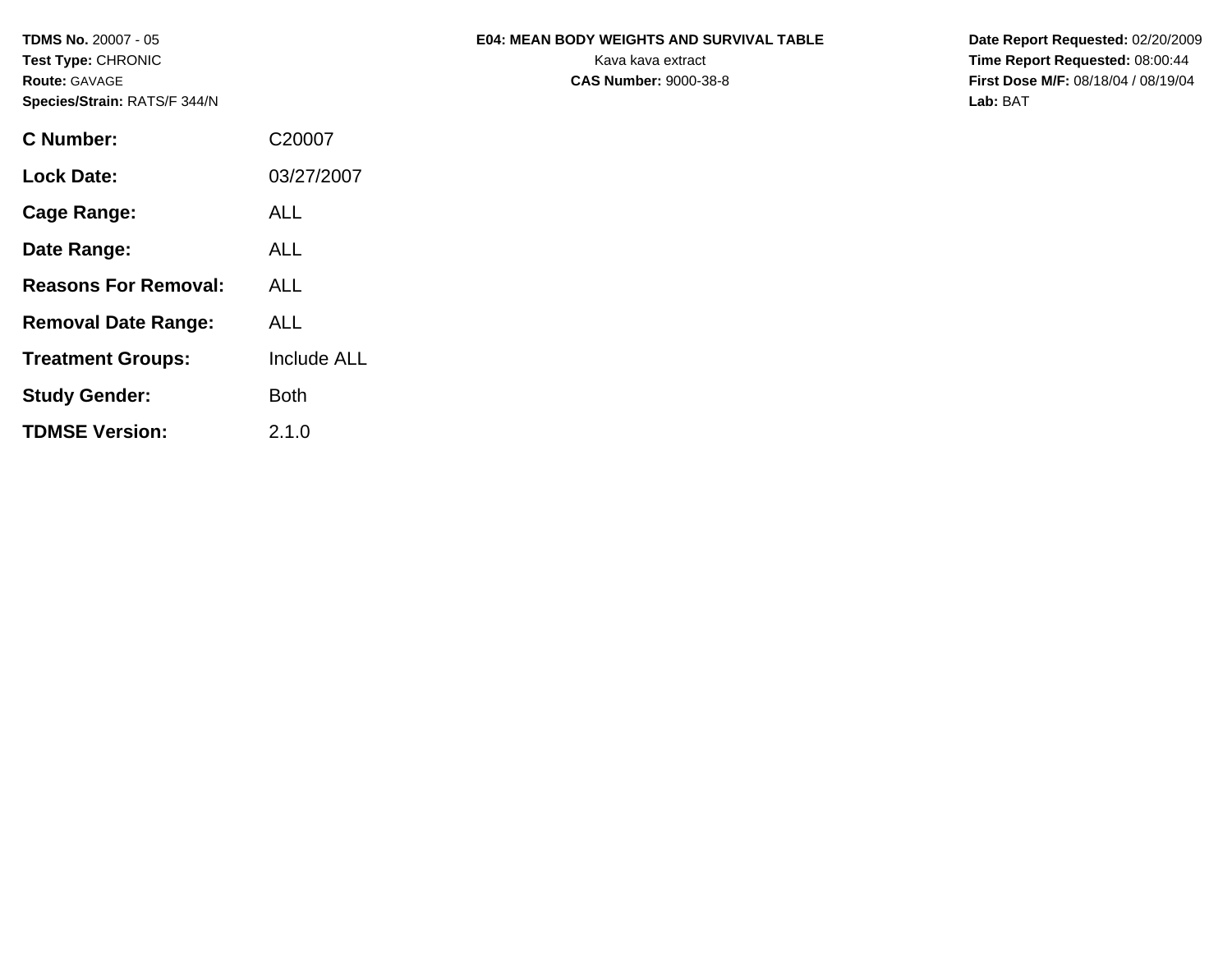### **TDMS No.** 20007 - 05 **E04: MEAN BODY WEIGHTS AND SURVIVAL TABLE Date Report Requested:** 02/20/2009

**Test Type:** CHRONIC **Transfer CHRONIC** Kava **Report Requested:** 08:00:44 **Route:** GAVAGE **CAS Number:** 9000-38-8 **First Dose M/F:** 08/18/04 / 08/19/04

 $\overline{\phantom{0}}$ 

### **MALE**

| <b>DAY</b> | 0.0 G/KG |       | 0.1 G/KG |                        |    |       | 0.3 G/KG               |    |       | 1.0 G/KG                      |    |
|------------|----------|-------|----------|------------------------|----|-------|------------------------|----|-------|-------------------------------|----|
|            | WT(G)    | <br>N | WT(G)    | %<br>OF<br><b>CNTL</b> | N  | WT(G) | %<br>OF<br><b>CNTL</b> | N  | WT(G) | %<br><b>OF</b><br><b>CNTL</b> | N  |
|            | 109.6    | 49    | 108.7    | 99.2                   | 50 | 108.7 | 99.2                   | 50 | 109.2 | 99.7                          | 50 |
| 8          | 138.6    | 49    | 138.1    | 99.7                   | 50 | 138.3 | 99.8                   | 50 | 134.7 | 97.2                          | 49 |
| 15         | 167.7    | 49    | 167.5    | 99.9                   | 50 | 169.1 | 100.8                  | 50 | 165.8 | 98.9                          | 49 |
| 22         | 197.0    | 49    | 196.4    | 99.7                   | 50 | 197.8 | 100.4                  | 50 | 193.9 | 98.4                          | 49 |
| 29         | 220.9    | 49    | 221.0    | 100.1                  | 50 | 221.2 | 100.2                  | 50 | 215.3 | 97.5                          | 49 |
| 36         | 241.0    | 49    | 241.4    | 100.2                  | 49 | 241.1 | 100.1                  | 50 | 234.4 | 97.3                          | 48 |
| 43         | 256.3    | 49    | 256.6    | 100.1                  | 49 | 254.8 | 99.4                   | 50 | 247.4 | 96.5                          | 48 |
| 50         | 271.6    | 49    | 272.7    | 100.4                  | 49 | 270.9 | 99.7                   | 50 | 261.5 | 96.3                          | 48 |
| 57         | 284.8    | 49    | 285.6    | 100.3                  | 49 | 284.5 | 99.9                   | 50 | 275.8 | 96.8                          | 48 |
| 64         | 297.0    | 49    | 295.3    | 99.4                   | 49 | 295.2 | 99.4                   | 50 | 285.7 | 96.2                          | 48 |
| 78         | 319.3    | 49    | 317.6    | 99.5                   | 49 | 316.6 | 99.2                   | 50 | 305.7 | 95.7                          | 48 |
| 85         | 330.6    | 49    | 328.4    | 99.4                   | 49 | 327.6 | 99.1                   | 50 | 316.7 | 95.8                          | 48 |
| 113        | 353.2    | 49    | 351.8    | 99.6                   | 49 | 348.5 | 98.7                   | 50 | 335.1 | 94.9                          | 48 |
| 141        | 375.6    | 49    | 376.2    | 100.2                  | 49 | 378.3 | 100.7                  | 50 | 353.7 | 94.2                          | 48 |
| 169        | 394.3    | 49    | 391.6    | 99.3                   | 48 | 394.6 | 100.1                  | 50 | 368.9 | 93.5                          | 48 |
| 197        | 411.5    | 49    | 410.2    | 99.7                   | 48 | 410.4 | 99.7                   | 50 | 386.4 | 93.9                          | 48 |
| 225        | 428.8    | 49    | 426.8    | 99.5                   | 48 | 429.9 | 100.3                  | 50 | 401.4 | 93.6                          | 48 |
| 253        | 440.6    | 49    | 435.7    | 98.9                   | 48 | 444.1 | 100.8                  | 50 | 414.0 | 94.0                          | 48 |
| 281        | 451.4    | 49    | 445.4    | 98.7                   | 48 | 454.4 | 100.7                  | 50 | 421.8 | 93.4                          | 48 |
| 309        | 460.2    | 49    | 458.4    | 99.6                   | 48 | 465.6 | 101.2                  | 50 | 430.3 | 93.5                          | 48 |
| 337        | 472.3    | 49    | 465.8    | 98.6                   | 48 | 476.7 | 100.9                  | 50 | 439.4 | 93.0                          | 48 |
| 365        | 477.1    | 49    | 469.3    | 98.4                   | 48 | 481.1 | 100.8                  | 50 | 442.8 | 92.8                          | 48 |
| 393        | 484.1    | 49    | 474.7    | 98.1                   | 48 | 489.1 | 101.0                  | 50 | 447.4 | 92.4                          | 48 |
| 421        | 492.0    | 49    | 481.7    | 97.9                   | 48 | 496.2 | 100.8                  | 50 | 450.9 | 91.6                          | 48 |
| 449        | 498.4    | 49    | 490.4    | 98.4                   | 48 | 504.4 | 101.2                  | 50 | 457.3 | 91.7                          | 47 |
| 477        | 504.4    | 49    | 494.7    | 98.1                   | 48 | 509.4 | 101.0                  | 49 | 455.7 | 90.4                          | 45 |
| 505        | 505.4    | 47    | 497.8    | 98.5                   | 48 | 510.6 | 101.0                  | 49 | 453.5 | 89.7                          | 45 |
| 533        | 505.7    | 46    | 499.3    | 98.7                   | 47 | 513.4 | 101.5                  | 49 | 449.6 | 88.9                          | 44 |
| 561        | 508.5    | 45    | 503.2    | 98.9                   | 47 | 520.0 | 102.2                  | 49 | 451.7 | 88.8                          | 42 |
| 589        | 504.6    | 44    | 497.9    | 98.7                   | 45 | 515.3 | 102.1                  | 49 | 444.7 | 88.1                          | 41 |
| 617        | 506.1    | 41    | 495.4    | 97.9                   | 44 | 518.0 | 102.4                  | 45 | 446.0 | 88.1                          | 41 |
| 645        | 509.7    | 40    | 497.6    | 97.6                   | 44 | 527.7 | 103.5                  | 44 | 450.9 | 88.5                          | 39 |
| 673        | 504.2    | 39    | 501.7    | 99.5                   | 41 | 511.5 | 101.4                  | 40 | 443.7 | 88.0                          | 35 |
| 701        | 515.2    | 35    | 508.4    | 98.7                   | 38 | 511.6 | 99.3                   | 36 | 442.8 | 86.0                          | 32 |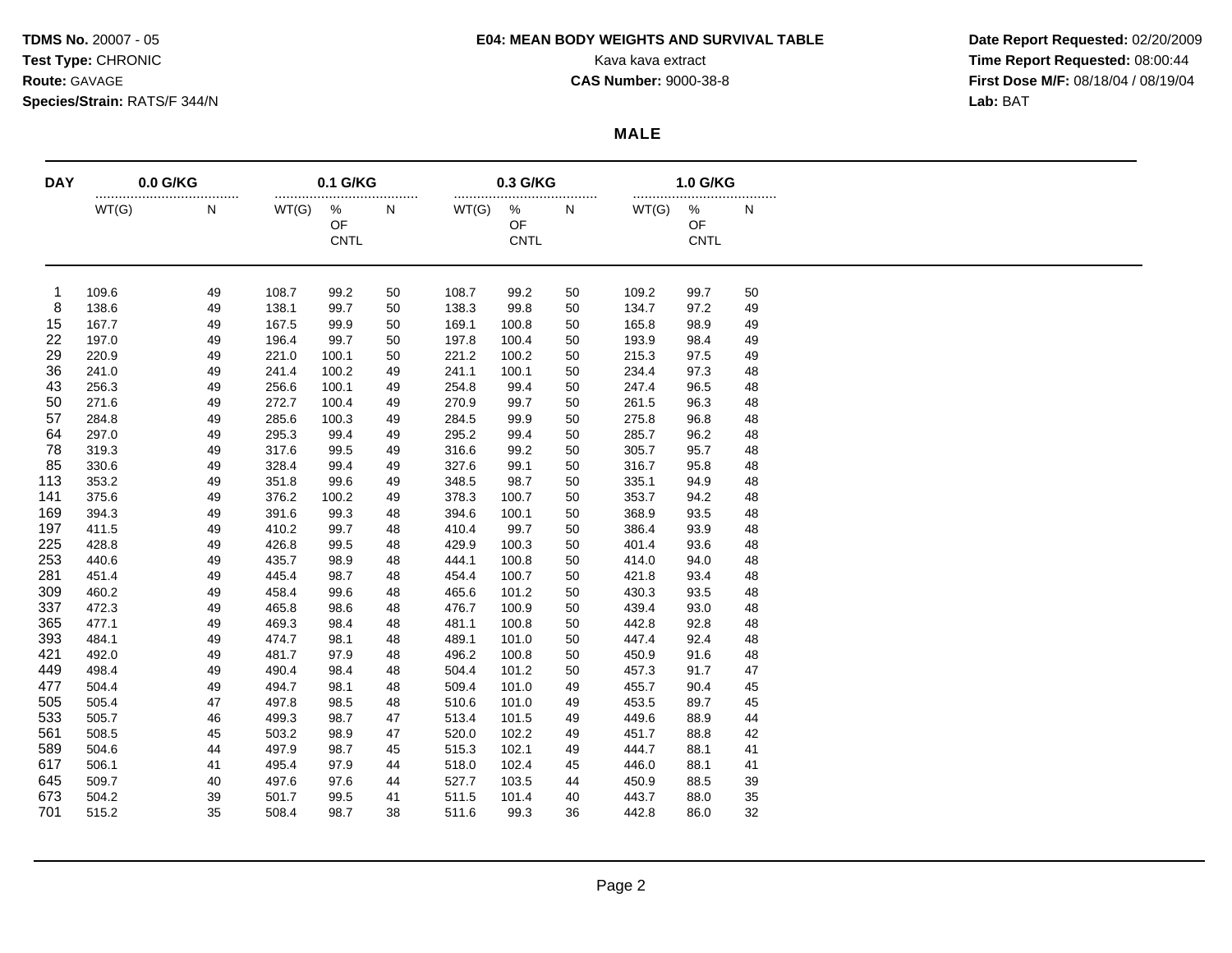### **TDMS No.** 20007 - 05 **E04: MEAN BODY WEIGHTS AND SURVIVAL TABLE Date Report Requested:** 02/20/2009

**Test Type:** CHRONIC **Transfer CHRONIC** Kava **Report Requested:** 08:00:44 **Route:** GAVAGE **CAS Number:** 9000-38-8 **First Dose M/F:** 08/18/04 / 08/19/04

## **MALE**

| <b>DAY</b>         | $0.0$ G/KG |    |       | 0.1 G/KG               |    |       | 0.3 G/KG                   |    |       | <b>1.0 G/KG</b>            |    |
|--------------------|------------|----|-------|------------------------|----|-------|----------------------------|----|-------|----------------------------|----|
|                    | WT(G)      | N  | WT(G) | %<br>OF<br><b>CNTL</b> | N. | WT(G) | <br>%<br>OF<br><b>CNTL</b> | N  | WT(G) | <br>%<br>OF<br><b>CNTL</b> | N  |
| TERM<br><b>SAC</b> | 501.3      | 34 | 503.3 | 100.4                  | 35 | 504.5 | 100.6                      | 33 | 422.7 | 84.3                       | 31 |

\*\*\* END OF MALE \*\*\*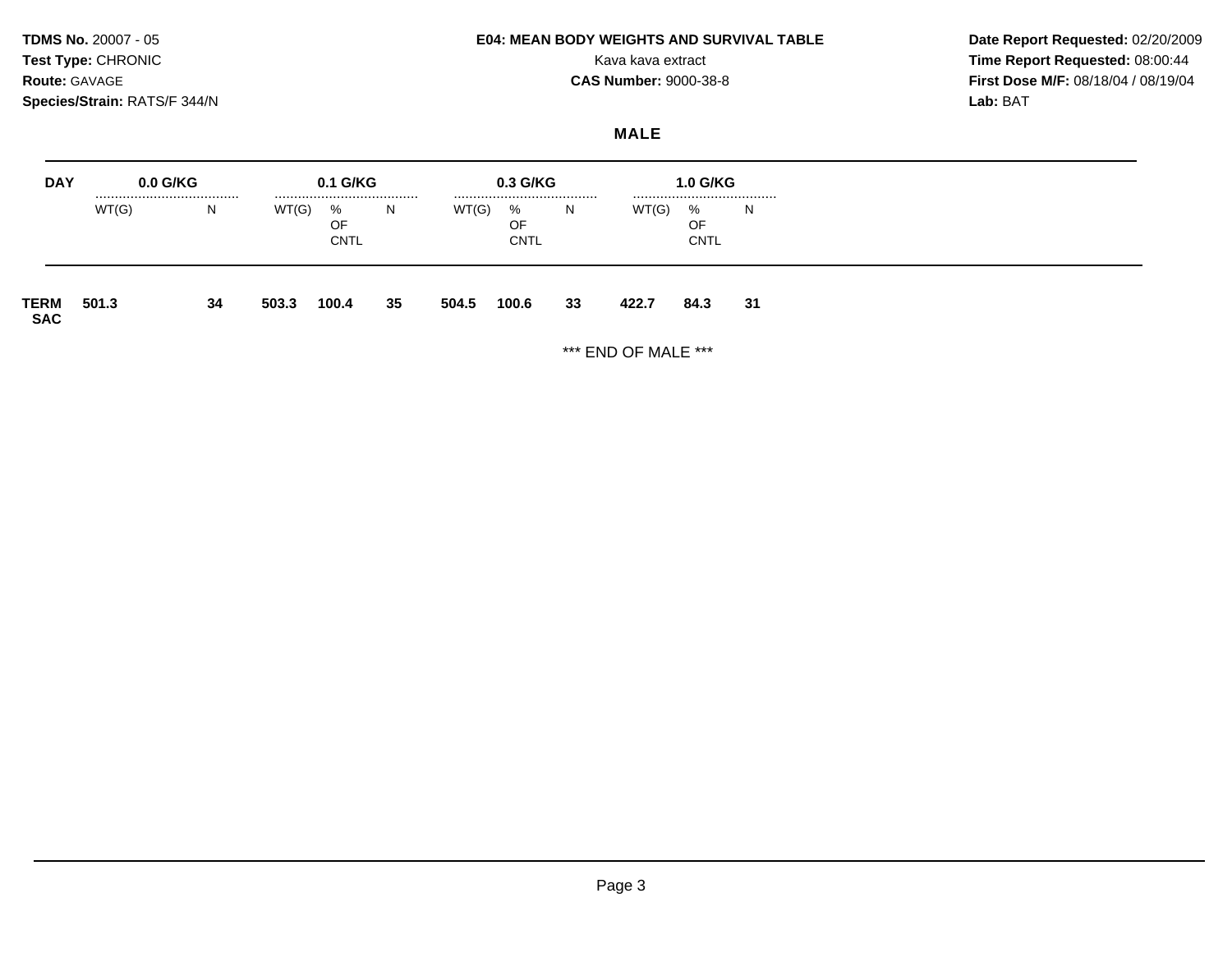### **TDMS No.** 20007 - 05 **E04: MEAN BODY WEIGHTS AND SURVIVAL TABLE Date Report Requested:** 02/20/2009

**Test Type:** CHRONIC **Transfer CHRONIC** Kava **Report Requested:** 08:00:44 **Route:** GAVAGE **CAS Number:** 9000-38-8 **First Dose M/F:** 08/18/04 / 08/19/04

### **FEMALE**

| <b>DAY</b> | 0.0 G/KG |       |           | 0.1 G/KG               |       |       | 0.3 G/KG<br>              |    |       | 1.0 G/KG<br>              |    |  |  |
|------------|----------|-------|-----------|------------------------|-------|-------|---------------------------|----|-------|---------------------------|----|--|--|
|            | WT(G)    | <br>Ν | <br>WT(G) | %<br>OF<br><b>CNTL</b> | <br>N | WT(G) | $\%$<br>OF<br><b>CNTL</b> | N  | WT(G) | $\%$<br>OF<br><b>CNTL</b> | N  |  |  |
| -1         | 96.9     | 50    | 98.7      | 101.9                  | 50    | 97.6  | 100.7                     | 50 | 97.1  | 100.3                     | 50 |  |  |
| 8          | 113.3    | 50    | 114.4     | 100.9                  | 49    | 113.8 | 100.4                     | 50 | 113.2 | 99.9                      | 50 |  |  |
| 15         | 129.3    | 49    | 131.0     | 101.3                  | 49    | 127.8 | 98.8                      | 50 | 129.1 | 99.8                      | 50 |  |  |
| 22         | 141.7    | 49    | 144.9     | 102.2                  | 49    | 141.5 | 99.9                      | 50 | 141.8 | 100.1                     | 50 |  |  |
| 29         | 152.7    | 49    | 155.6     | 101.9                  | 49    | 152.7 | 100.0                     | 50 | 150.6 | 98.6                      | 50 |  |  |
| 36         | 159.7    | 49    | 163.8     | 102.6                  | 49    | 161.0 | 100.8                     | 50 | 158.7 | 99.4                      | 50 |  |  |
| 43         | 167.8    | 49    | 171.0     | 101.9                  | 49    | 168.3 | 100.3                     | 50 | 165.3 | 98.6                      | 50 |  |  |
| 50         | 174.2    | 49    | 177.1     | 101.6                  | 49    | 175.0 | 100.5                     | 50 | 172.3 | 98.9                      | 50 |  |  |
| 57         | 180.8    | 49    | 179.0     | 99.0                   | 48    | 178.1 | 98.5                      | 50 | 177.2 | 98.0                      | 50 |  |  |
| 64         | 184.7    | 49    | 184.2     | 99.7                   | 48    | 182.2 | 98.6                      | 50 | 180.6 | 97.8                      | 50 |  |  |
| 71         | 189.8    | 49    | 188.6     | 99.4                   | 48    | 186.7 | 98.4                      | 50 | 184.3 | 97.1                      | 50 |  |  |
| 78         | 194.0    | 49    | 193.5     | 99.8                   | 48    | 190.9 | 98.4                      | 50 | 188.9 | 97.4                      | 50 |  |  |
| 85         | 197.5    | 49    | 196.2     | 99.3                   | 48    | 193.5 | 97.9                      | 50 | 191.0 | 96.7                      | 50 |  |  |
| 113        | 208.6    | 49    | 205.5     | 98.5                   | 48    | 201.5 | 96.6                      | 49 | 195.3 | 93.7                      | 49 |  |  |
| 141        | 220.1    | 49    | 212.7     | 96.7                   | 48    | 210.6 | 95.7                      | 49 | 201.6 | 91.6                      | 48 |  |  |
| 169        | 228.0    | 49    | 224.1     | 98.3                   | 48    | 220.3 | 96.6                      | 49 | 212.5 | 93.2                      | 48 |  |  |
| 197        | 233.2    | 49    | 233.3     | 100.0                  | 48    | 229.2 | 98.3                      | 49 | 216.4 | 92.8                      | 47 |  |  |
| 225        | 244.4    | 49    | 244.3     | 100.0                  | 48    | 240.7 | 98.5                      | 49 | 225.0 | 92.1                      | 47 |  |  |
| 253        | 252.7    | 49    | 251.6     | 99.6                   | 48    | 248.8 | 98.4                      | 49 | 231.5 | 91.6                      | 47 |  |  |
| 281        | 260.6    | 49    | 259.4     | 99.6                   | 48    | 255.6 | 98.1                      | 49 | 236.7 | 90.8                      | 46 |  |  |
| 309        | 269.3    | 49    | 268.8     | 99.8                   | 48    | 265.7 | 98.7                      | 49 | 243.1 | 90.3                      | 46 |  |  |
| 337        | 277.4    | 49    | 276.3     | 99.6                   | 48    | 274.2 | 98.9                      | 49 | 247.5 | 89.2                      | 46 |  |  |
| 365        | 285.8    | 49    | 283.0     | 99.0                   | 48    | 281.0 | 98.3                      | 49 | 252.0 | 88.2                      | 46 |  |  |
| 393        | 294.1    | 49    | 292.2     | 99.4                   | 48    | 287.0 | 97.6                      | 49 | 257.5 | 87.6                      | 45 |  |  |
| 421        | 303.1    | 49    | 301.2     | 99.4                   | 48    | 298.4 | 98.4                      | 49 | 262.3 | 86.5                      | 44 |  |  |
| 449        | 312.2    | 49    | 310.4     | 99.4                   | 48    | 308.2 | 98.7                      | 48 | 267.8 | 85.8                      | 44 |  |  |
| 477        | 322.5    | 48    | 321.0     | 99.5                   | 48    | 315.8 | 97.9                      | 48 | 275.9 | 85.6                      | 44 |  |  |
| 505        | 325.3    | 48    | 325.6     | 100.1                  | 48    | 322.6 | 99.2                      | 48 | 280.6 | 86.3                      | 43 |  |  |
| 533        | 333.4    | 45    | 332.3     | 99.7                   | 48    | 329.3 | 98.8                      | 44 | 284.6 | 85.4                      | 43 |  |  |
| 561        | 339.1    | 45    | 339.8     | 100.2                  | 47    | 335.3 | 98.9                      | 43 | 288.9 | 85.2                      | 42 |  |  |
| 589        | 340.6    | 45    | 341.1     | 100.1                  | 47    | 337.3 | 99.0                      | 42 | 289.5 | 85.0                      | 42 |  |  |
| 617        | 345.0    | 44    | 347.7     | 100.8                  | 45    | 340.5 | 98.7                      | 41 | 298.1 | 86.4                      | 41 |  |  |
| 645        | 348.7    | 42    | 347.7     | 99.7                   | 41    | 346.2 | 99.3                      | 36 | 302.8 | 86.8                      | 40 |  |  |
| 673        | 352.0    | 40    | 350.3     | 99.5                   | 40    | 348.2 | 98.9                      | 30 | 303.7 | 86.3                      | 39 |  |  |
| 701        | 354.3    | 36    | 358.7     | 101.3                  | 37    | 348.7 | 98.4                      | 28 | 305.3 | 86.2                      | 35 |  |  |